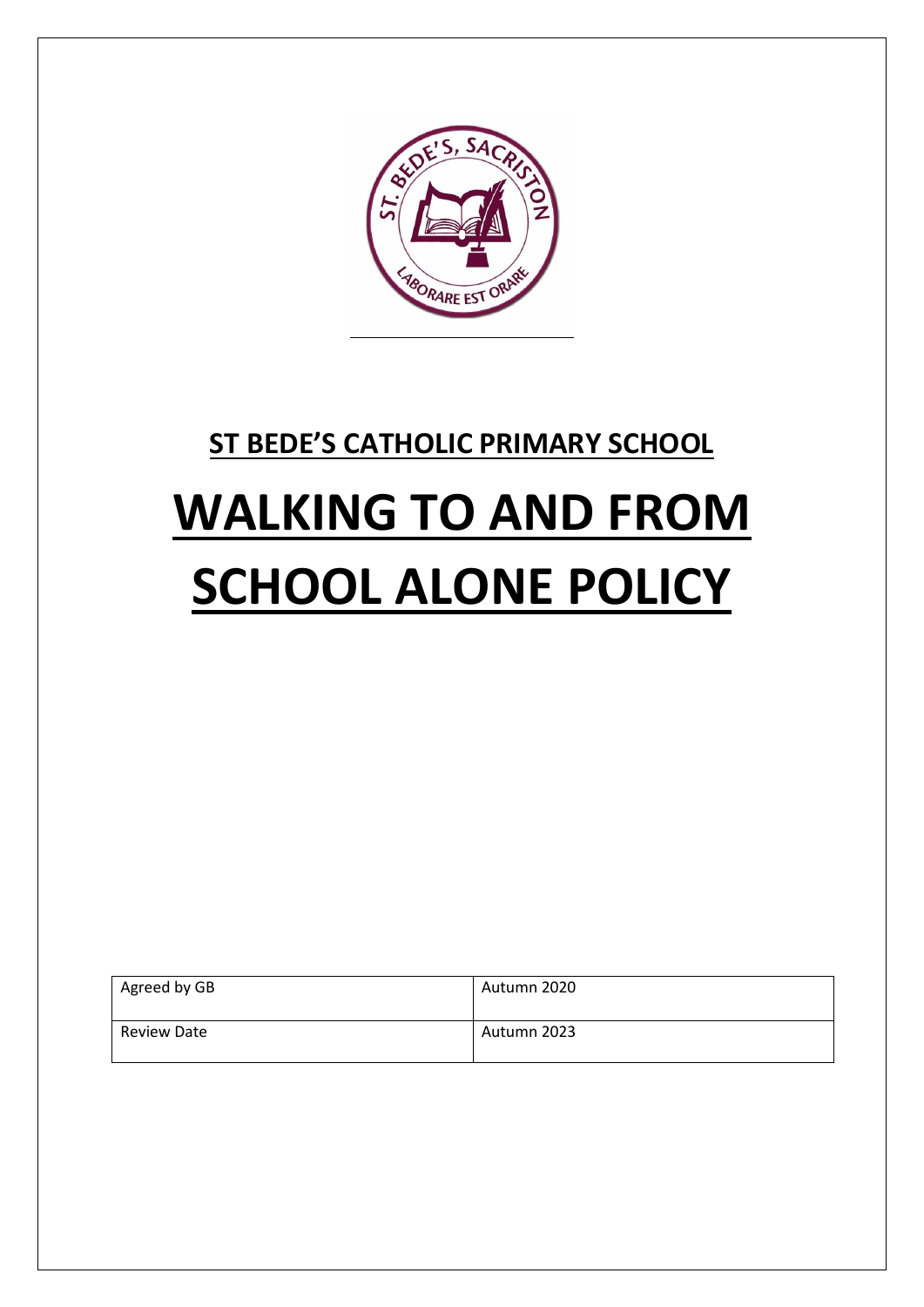#### **ST BEDE'S CATHOLIC PRIMARY SCHOOL**

#### **POLICY ON SAFEGUARDING PUPILS**

#### **WALKING TO AND FROM SCHOOL ALONE**

There are no laws around age or distance of walking to school. A families' guide to the law states:

*"There is no law prohibiting children from being out on their own at any age. It is a matter of judgement for parents to decide when children can play out on their own, walk to the shops or school."* 

Parents are legally obliged to ensure their children get to school and attend regularly, but this in itself does not disallow independent travel. However, as a school we are responsible for the welfare of our pupils and therefore have to consider what we believe is good practice in ensuring the safety of our pupils. We also have an obligation to alert relevant authorities should we believe a child's welfare is at risk.

#### **Pupils in Foundation Stage or KS1**

Our agreed school policy is that no pupil in Foundation Stage or Key Stage 1 should walk to or from school on his or her own or be left on their own on the school premises either before or after school. In addition, we will only hand over pupils to named adults or older siblings provided they are 14 years old or above (however, if the professional judgement of the adult at school deems the older sibling not to be suitable, they will not hand the child over).

Pupils will not be handed over to other adults unless the school has been informed by the parent that they have made this arrangement. We also ask that you keep us informed of any changes in arrangements, preferably by letter. If someone turns up to collect your child and we have not been notified, the adult will have to wait until we have verified his or her identity. If no one turns up to collect a child in these year groups, they will be kept in school and parents contacted. If the child is not collected and we have failed to make contact with the child's carer, we will consult with family services. We will not allow older brothers or sisters in school to collect younger siblings.

#### **Pupils in KS2 (Years 3, 4, 5 and 6)**

While there is no set age when children are ready to walk to school or home on their own, we believe that pupils in year 3, 4 and 5 should be still brought to and collected from school and this is our school policy. Therefore, as regards pupils in Year 6, we believe that you as parents need to decide whether your child is ready for the responsibility of walking to and from school alone.

In deciding whether your child is ready to walk to school you should assess any risks associated with the route and your child's confidence. Work with your children to build up their independence while walking to school through route finding, road safety skills and general awareness. There are many ways you can prepare your child to make an independent journey. Children who are driven to school do not have the opportunity to develop road awareness and are therefore more vulnerable when they start to walk to school independently.

Walking to school is a great opportunity to learn road safety skills. The best way to do this is to walk with your children from a young age, teaching them about crossing the road, learning how to navigate and a host of other skills. This helps them gain the experience and confidence to deal with traffic and way finding on their own, in preparation for walking with friends or alone when they are older. Teach your child to: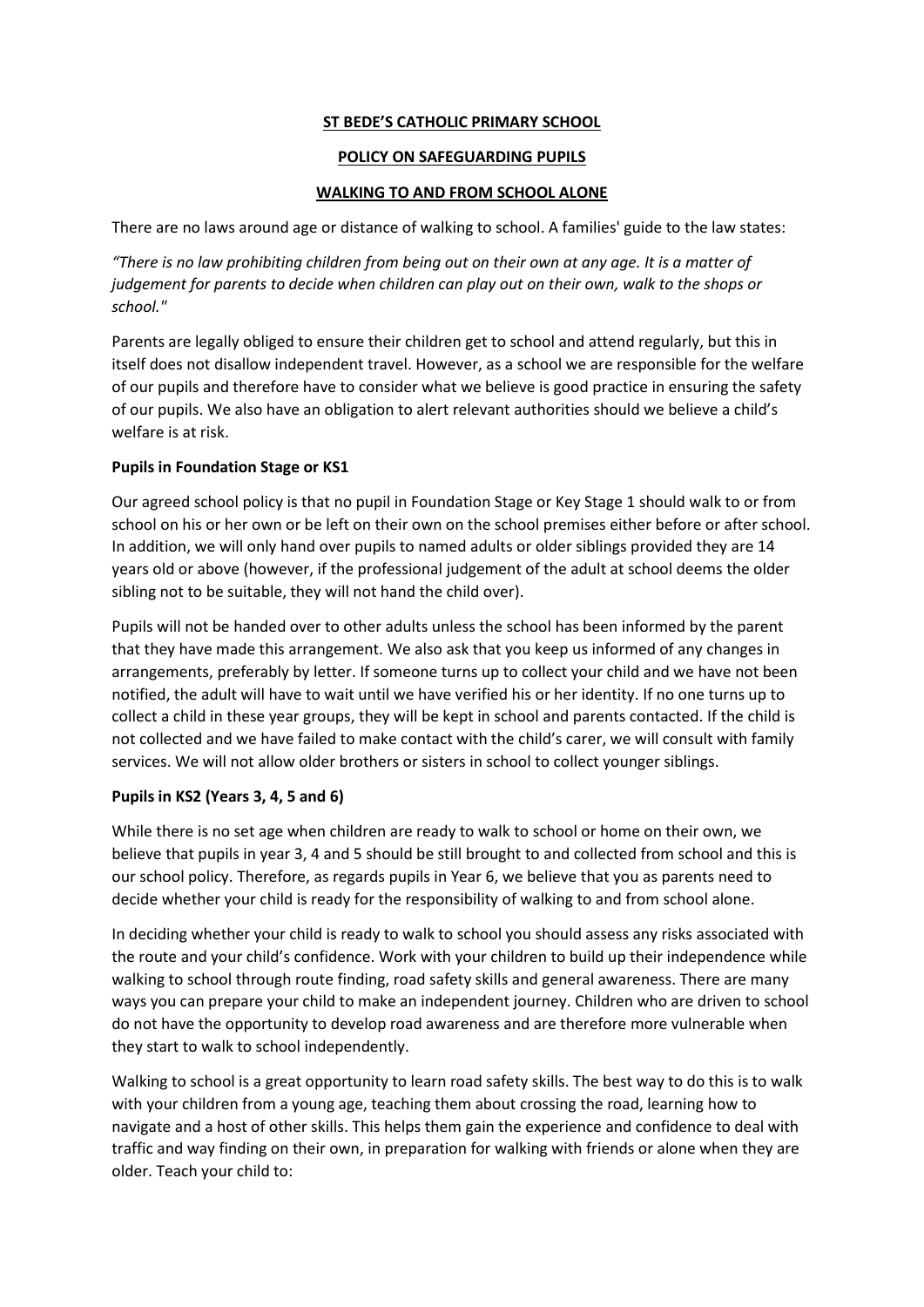• Pay attention to traffic at all times when crossing the street; never become distracted.

• Always cross at the intersection where there are traffic lights; do not cross in the middle of the road. Alternatively cross in a place where you can see clearly in all directions. Avoid parked cars or bends in the road.

- Look both ways before crossing; listen for traffic coming; cross while keeping an eye on traffic.
- Look out for cyclists.
- Remember that drivers may not see them, even if they can see the driver.
- Remember that it is hard to judge the speed of a car so be cautious.

• Never, ever, follow someone who is either a stranger or someone they know but is not a designated "safe" adult. Speak to your child about what they should do if this should ever happen.

When deciding whether your child is ready for this responsibility you might want to consider the following:

- 1. Do you trust them to walk straight home?
- 2. Do you trust them to behave sensibly when with a friend?
- 3. Are they road safety aware?
- 4. Would they know what to do if a stranger approaches them?
- 5. Would they have the confidence to refuse to do what a stranger asked?

6. Would they know the best action to take if a stranger tried to make them do something they did not want to do?

7. Would they know what to do if they needed help? 8. Would they know whom best to approach to get help?

If you are not confident about how your child would react then you should seriously consider whether you should allow them to walk on their own. If you decide that your child is ready for this responsibility then you must inform the school by letter or by completing the slip below.

Your child will be prevented from walking home unless this permission has been given in writing. Your child will also be responsible for their behaviour whilst on the school premises either before or after school. Should their behaviour not be acceptable you will be asked to accompany them or collect them until they have proved they can be trusted again.

We will not allow children to walk home alone in the dark. Please bear in mind that if they are attending an after school club it may be dark when the club finishes.

IF AT ANY TIME YOU NEED TO CHANGE ARRANGEMENTS YOU HAVE MADE PLEASE ENSURE YOU LET US KNOW IN WRITING IMMEDIATELY.